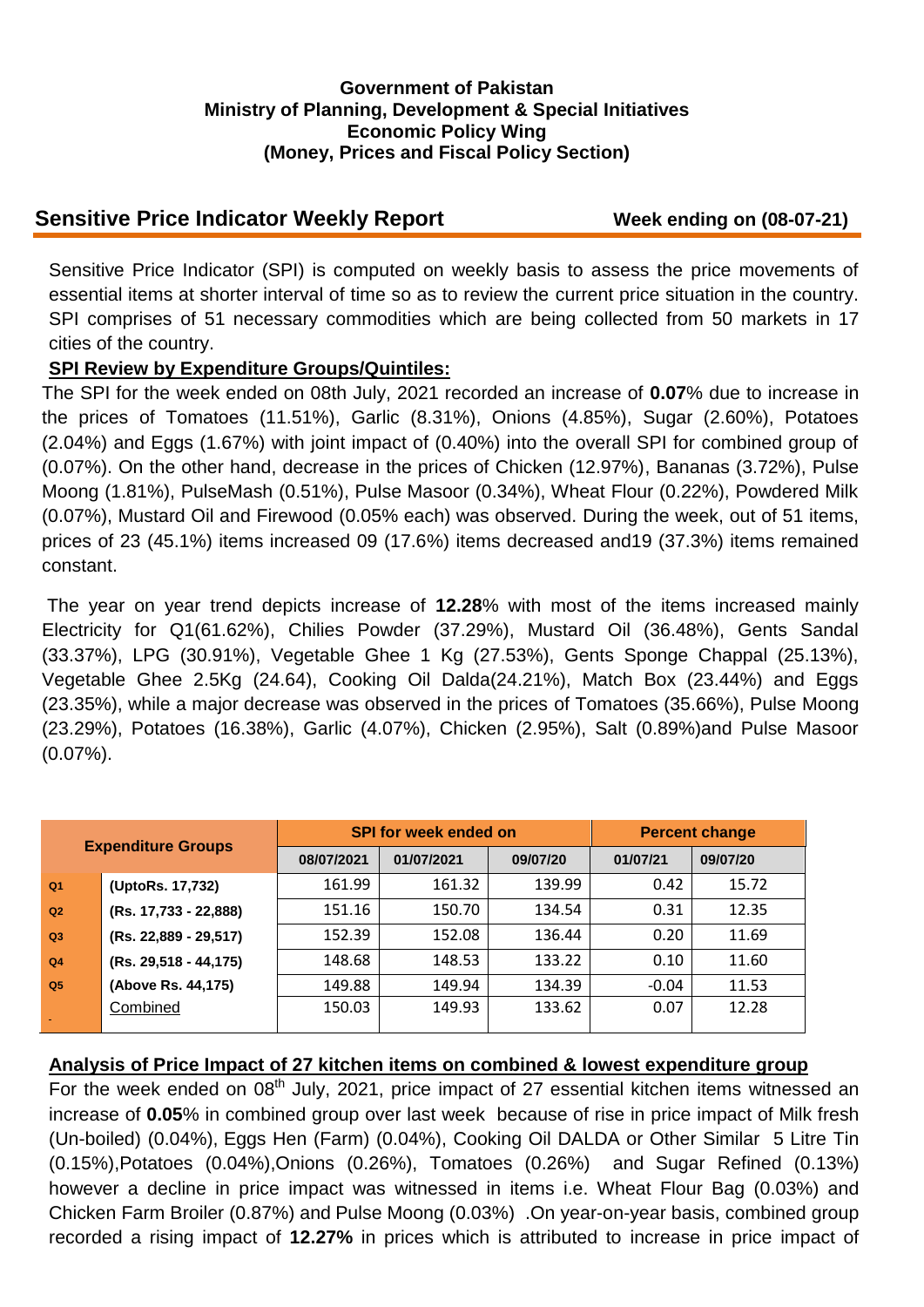kitchen items i.e., Wheat Flour Bag (0.32%) Rice Basmati Broken (0.31%), Milk Fresh (4.22 %),

| Sr. No | <b>Items</b> | Prices in PKR |  |  |
|--------|--------------|---------------|--|--|
|--------|--------------|---------------|--|--|

Eggs Hen Farm (0.64%), Mutton (0.87%), Cooking Oil Dalda 5 litre tin (1.49%), Vegetable Ghee1kg Pouch (0.91%), Sugar (1.16%).

**In lowest income group Q1, an upward price impact of 0.63% was recorded in 27 kitchen items over last week, on YOY basis Q1 witnessed an increasing price impact of 11.82%. The graph given below shows that after the week ended on 17-06-21 the increasing price impact on Q1 showed increasing trend mainly due to rise in prices of food items.**



#### **Average Prices of Essential Kitchen Items in Different Cities for Week Ended On 08-07-21**

| Sr.<br><b>No</b> | <b>Units</b>                 | <b>Islamabad</b> | <b>Rawalpindi</b> | Lahore  | <b>Karachi</b> | <b>Quetta</b> | <b>Peshawar</b> |
|------------------|------------------------------|------------------|-------------------|---------|----------------|---------------|-----------------|
| 1                | Wheat Flour Bag 20kg         | 1171.64          | 1178.69           | 1080.00 | 1225.72        | 1234.99       | 1100.00         |
| $\overline{2}$   | Rice Basmati Broken          | 109.00           | 99.87             | 88.78   | 113.76         | 104.92        | 90.00           |
| 3                | Mutton (Average Quality) 1kg | 1320.60          | 1313.03           | 1209.37 | 1199.54        | 1149.27       | 993.32          |
| 4                | Chicken Farm Broiler(1kg)    | 194.40           | 194.75            | 175.00  | 200.53         | 234.96        | 191.00          |
| 5                | Milk fresh (Un-boiled)       | 129.51           | 124.45            | 96.07   | 128.43         | 120.00        | 126.48          |
| 6                | Eggs Hen 1dozen              | 159.50           | 156.38            | 155.00  | 160.89         | 154.95        | 160.00          |
| $\overline{7}$   | Cooking Oil 5 liter          | 1605.00          | 1605.00           | 1540.00 | 1730.00        | 1730.00       | 1540.00         |
| 8                | Pulse Moong 1kg              | 213.09           | 203.64            | 185.17  | 217.91         | 244.97        | 200.00          |
| 9                | Pulse Mash 1kg               | 270.70           | 269.90            | 273.28  | 238.14         | 274.97        | 256.66          |
| 10               | Pulse Gram 1kg               | 159.80           | 155.92            | 135.15  | 155.98         | 174.95        | 150.00          |
| 11               | Potatoes                     | 63.87            | 58.90             | 55.49   | 39.92          | 44.81         | 53.13           |
| 12               | Onions 1kg                   | 56.46            | 47.60             | 55.01   | 40.38          | 44.81         | 40.00           |
| 13               | Tomatoes 1kg                 | 66.38            | 67.38             | 73.19   | 77.02          | 64.87         | 50.00           |
| 14               | Sugar Refined 1kg            | 103.69           | 102.57            | 101.88  | 102.68         | 100.00        | 100.00          |
| 15               | Petrol Super Per Liter       | 113.20           | 113.21            | 113.20  | 113.21         | 113.22        | 113.20          |